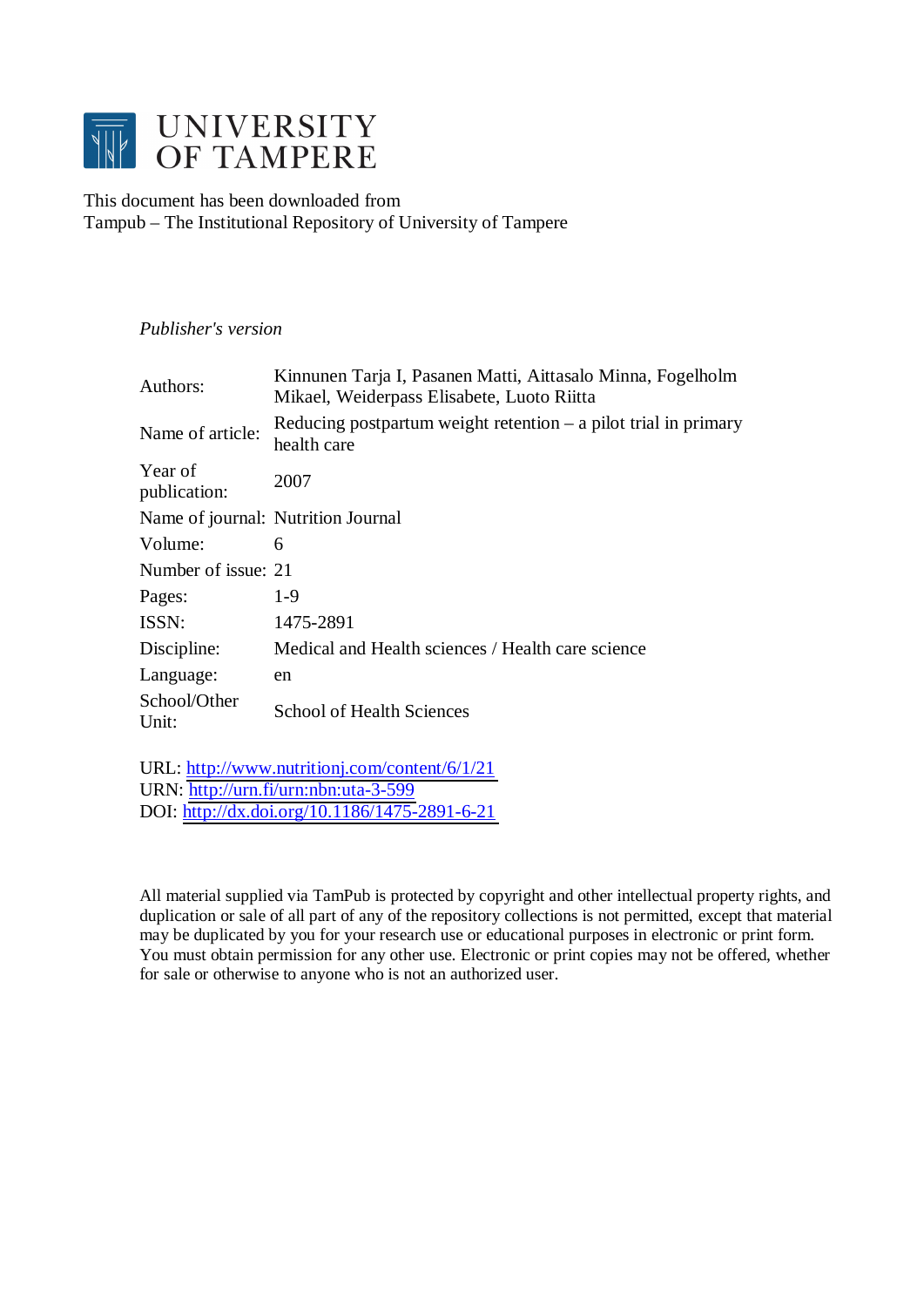# Research **[Open Access](http://www.biomedcentral.com/info/about/charter/)**

# **Reducing postpartum weight retention – a pilot trial in primary health care**

Tarja I Kinnunen<sup>\*1</sup>, Matti Pasanen<sup>1</sup>, Minna Aittasalo<sup>1</sup>, Mikael Fogelholm<sup>1,2</sup>, Elisabete Weiderpass<sup>3,4,5</sup> and Riitta Luoto<sup>1,6</sup>

Address: 1UKK Institute for Health Promotion Research, PO Box 30, 33501 Tampere, Finland, 2Research Unit, Pirkanmaa Hospital District, Tampere, Finland, 3Department of Medical Epidemiology and Biostatistics, Karolinska Institutet, Stockholm, Sweden, 4Department of Etiological Research, Institute of Population-Based Cancer Research, Cancer Registry of Norway, Oslo, Norway, 5Department of Genetical Epidemiology, Folkhalsan Research Center, Samfundet Folkhälsan, Helsinki, Finland and <sup>6</sup>Tampere School of Public Health, the University of Tampere, Tampere, Finland

Email: Tarja I Kinnunen\* - tarja.i.kinnunen@uta.fi; Matti Pasanen - matti.pasanen@uta.fi; Minna Aittasalo - minna.aittasalo@uta.fi; Mikael Fogelholm - mikael.fogelholm@uta.fi; Elisabete Weiderpass - elisabete.weiderpass@kreftregisteret.no; Riitta Luoto - riitta.luoto@uta.fi \* Corresponding author

> Received: 13 March 2007 Accepted: 10 September 2007

Published: 10 September 2007

*Nutrition Journal* 2007, **6**:21 doi:10.1186/1475-2891-6-21

[This article is available from: http://www.nutritionj.com/content/6/1/21](http://www.nutritionj.com/content/6/1/21)

© 2007 Kinnunen et al; licensee BioMed Central Ltd.

This is an Open Access article distributed under the terms of the Creative Commons Attribution License [\(http://creativecommons.org/licenses/by/2.0\)](http://creativecommons.org/licenses/by/2.0), which permits unrestricted use, distribution, and reproduction in any medium, provided the original work is properly cited.

#### **Abstract**

**Background:** Postpartum weight retention may contribute to the development of obesity. We studied whether individual counselling on diet and physical activity from 2 to 10 months postpartum has positive effects on diet and leisure time physical activity and increases the proportion of primiparas returning to their pre-pregnancy weight.

**Methods:** A controlled trial including ninety-two postpartum primiparas was conducted in three intervention and three control child health clinics in primary health care in Finland. The intervention included individual counselling on diet and physical activity during five routine visits to a public health nurse; the controls received the usual care.

**Results:** In total, 50% of the intervention group and 30% of the control group returned to their pre-pregnancy weight (weight retention  $\leq 0$  kg) by 10 months postpartum (p = 0.06). The confounder-adjusted odds ratio for returning to pre-pregnancy weight was 3.89 (95% CI 1.16– 13.04,  $p = 0.028$ ) for the intervention group compared with the controls. The mean proportion of high-fibre bread (of total weekly amount of bread) increased by 16.1% (95% CI 4.3–27.9) by 10 months postpartum in the intervention group compared with the controls when adjusted for confounders ( $p = 0.008$ ). No significant differences were observed in changes in leisure time physical activity between the groups.

**Conclusion:** The intervention increased the proportion of primiparas returning to pre-pregnancy weight and the proportion of high-fibre bread in their diet. Larger randomized controlled trials are needed to show whether counselling can improve dietary and leisure time physical activity habits in postpartum women and also to confirm the results concerning the effect on reducing postpartum weight retention.

**Trial registration:** Current Controlled Trials ISRCTN21512277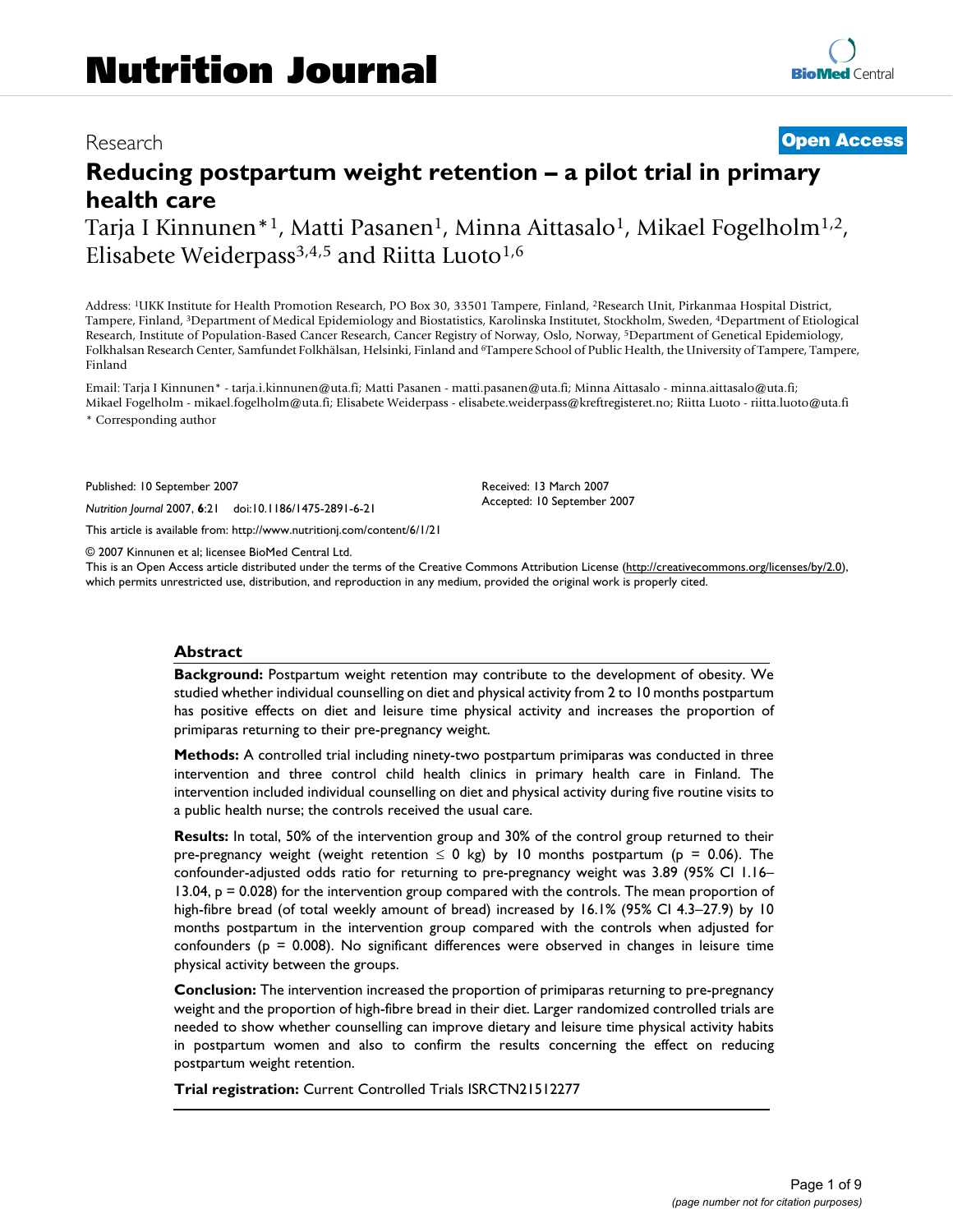# **Background**

Obesity is a growing problem which also increases the burden of several diseases such as type 2 diabetes, cardiovascular disease and certain cancers [1]. In Finland, 41% of women aged 15–64 years were overweight or obese (body mass index,  $BMI \geq 25$  kg/m<sup>2</sup>) in 2006, but the data is based on self-reported information [2]. For some women, pregnancy is a triggering factor for long-term overweight and obesity [3]. Postpartum weight retention is usually highly variable and a subgroup of women retains large amounts of weight after pregnancy. In some studies, up to 20 percent of women have retained at least 5 kg by 6–18 months postpartum [4]. The average postpartum weight retention varies from 0.5 kg to 3 kg in different study populations [5].

Excessive gestational weight gain is the primary risk factor for retaining weight in the postpartum period [4-6]. Other factors associated with an increased risk of high postpartum weight retention include high pre-pregnancy BMI, primiparity, short duration of breastfeeding, stopping smoking, high energy intake and low physical activity, although these associations have not been found in all studies [4,7]. Only few studies have assessed the influence of diet and physical activity on postpartum weight change. Higher or increased energy intake and lower physical activity were associated with higher postpartum weight retention in some studies [8-10], but not in all [11].

Relatively few weight loss interventions have been conducted among postpartum women. Only two of these studies aimed primarily to reduce postpartum weight retention [12,13], while the other studies aimed to investigate the effect of weight loss on lactation or child growth [14-16]. In most of these studies, the intervention consisted of a prescribed diet and an exercise programme. In four studies, the women in the intervention group lost more weight than the women in the control group [12,13,15,16], but all these studies were small and/or had a high dropout-rate. More information is needed on the effect of behavioural interventions to prevent weight retention in this group of women [5].

The aim of the study was to investigate whether individual counselling on diet and physical activity after pregnancy has positive effects on diet and leisure time physical activity (LTPA) and increases the proportion of primiparas who return to their pre-pregnancy weight by 10 months postpartum. This study is a part of a pilot study testing the feasibility of the study protocol for a larger study also including pregnant women [17].

# **Methods**

#### *Setting and general study design*

The postpartum women were recruited through the child health care system, which is available to all families with children in every municipality in Finland and is funded by public tax revenue. Almost all (98%) children attend these public child health clinics (CC) for regular check-ups, as concluded from the proportion of children who are immunized according to immunization schedules under the age of two [18]. The study was conducted in six CCs in the city of Tampere and the town of Hämeenlinna in southern Finland. The clinics were selected on the basis of the clinics' administrative personnel's suggestion for suitable clinics. Three CCs volunteered to be intervention clinics and the remaining CCs were treated as control clinics. The study protocol was implemented during five routine visits to a public health nurse (PHN) at the CC. These visits coincided with the child's age of 2, 3, 5, 6 and 10 months.

All PHNs from the intervention clinics and the control clinics participated in the study ( $n = 8$  and  $n = 6$  respectively). Before the intervention began, the PHNs of the intervention clinics were trained in applying the counselling procedures, data collection and other study arrangements by the research group (12 h in total). The PHNs were also asked to practise the counselling between the training sessions with at least one client not participating in the study. The experiences were shared in small group sessions. The PHNs of the control clinics were trained for data collection and other study arrangements (6 h in total). All PHNs received a handbook in which the tasks for each research visit were explained and summarized. The researchers visited the clinics monthly during the intervention.

# *Participants*

All participants were primiparas. The exclusion criteria were age under 18 years, type 1 or type 2 diabetes mellitus, twin pregnancy, physical disability that prevents exercising, otherwise problematic pregnancy, substance abuse, treatment or clinical history of any psychiatric illness, inadequate language skills in Finnish and intention to change residence within three months. Between August 2004 and January 2005, the PHNs approached all postpartum primiparas in these six CCs and assessed their eligibility for the study either on their visit to the participant's home after delivery or on the first visit to the CC. All eligible women were asked to participate in the study. In total, 53 women in the intervention clinics and 39 women in the control clinics gave informed consent to participation (Figure 1). The study was approved by the Ethics Committee of the Pirkanmaa Hospital District.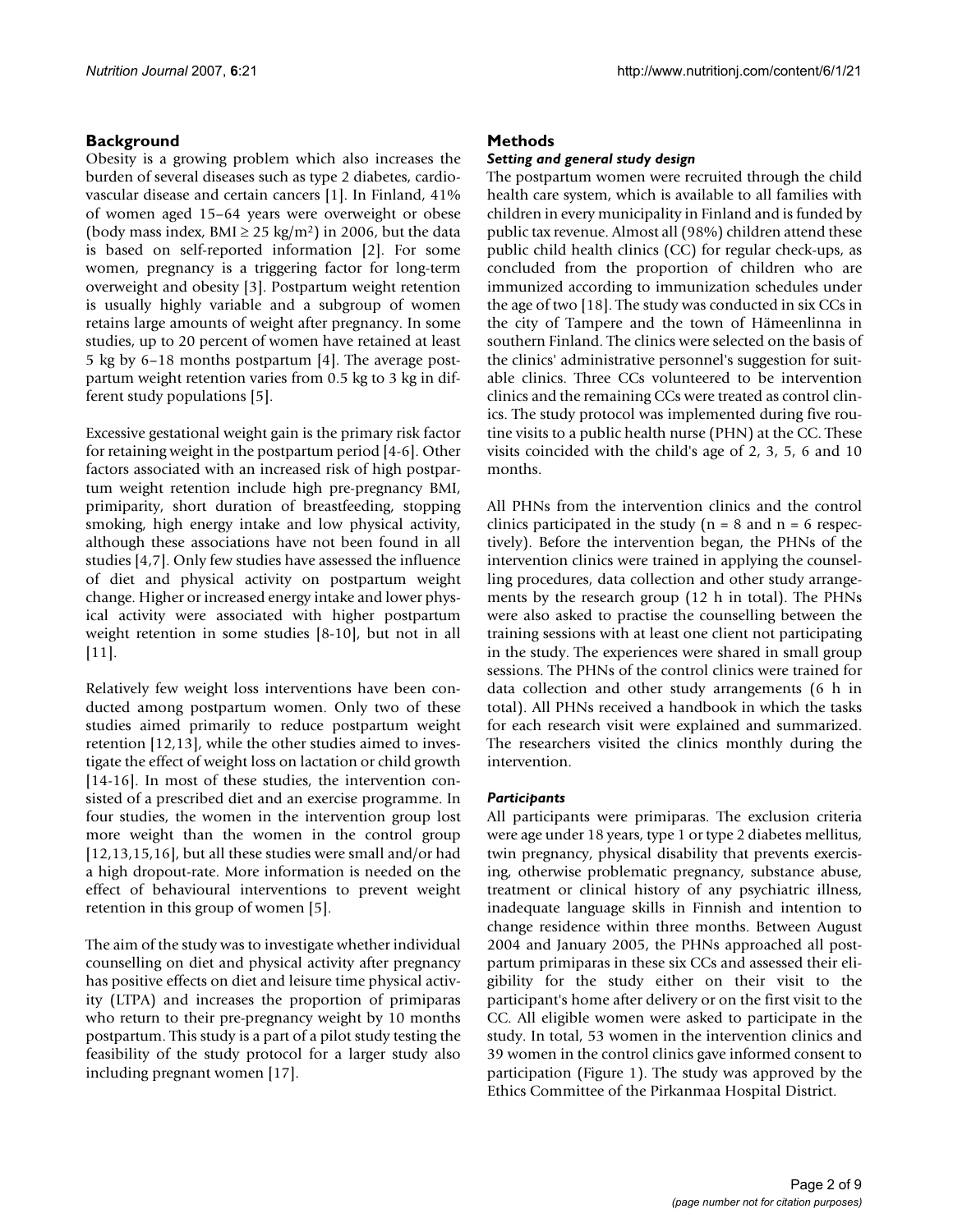

# **Figure 1**

Participant flow.

#### *Counselling practices before the study*

Information on all PHNs' usual counselling practices was collected by a questionnaire before the PHNs were trained for the study. The responses showed that the counselling practices varied widely between PHNs, but not between the PHNs of the intervention and the control clinics. However, the mean durations of time spent on counselling were short (approximately 4 min for both physical activity and dietary counselling), suggesting that the PHNs merely gave general advice on diet and physical activity rather than implementing actual counselling. During this study, the PHNs of the control clinics continued their usual physical activity and dietary counselling practices.

#### *Intervention clinics*

#### *Discussion on weight development*

The PHNs had brief discussions with the participants about pre-pregnancy body weight at the child's 2-month visit to the CC. If the pre-pregnancy weight was lower than the current weight, the PHN encouraged the participant to try to return to that weight with the help of dietary and

physical activity objectives (see below) during the study period. Extensive weight loss programmes, however, were not recommended.

#### *Physical activity counselling*

The physical activity counselling consisted of one primary counselling session (allocated time 20–30 min) at the 2 month visit and four booster sessions (allocated time 10– 15 min) at the 3, 5, 6 and 10 month visits. The counselling was implemented using the model of Laitakari and Asikainen [19], which is based on two behavioural models, PRE-CEDE-PROCEED [20] and Stages of Change [21]. The PHN proceeded in the counselling by following a counselling card, which was filled in for each participant at each session. The primary counselling session began with a discussion about the participant's current LTPA and continued with a discussion about the participant's needs and opportunities to increase LTPA. The general benefits and restrictions of LTPA were also raised with the help of a take home leaflet. Finally, an individual weekly LTPA plan was written into the participant's follow-up notebook.

According to the physical activity recommendations for health [22] and fitness [23], which also apply to postpartum women [24,25], a minimum of 30 min of moderateintensity physical activity on five weekdays was considered sufficient for health and a minimum of 40 min of high-intensity physical activity three times per week for fitness. By using multiples of resting metabolic equivalents (METs) with MET value 5 for moderate-intensity and MET value 7 for high-intensity LTPA [26], 800 MET minutes (METmin) was estimated to represent the minimum LTPA requirements. After making the weekly plan, the fulfilment of at least 800 METmin in the LTPA plan was checked by the PHN by multiplying the frequency, duration (minutes) and MET value of weekly LTPA. As opposed to physical activity recommendations, lightintensity LTPA (MET value 3) could also be included in the plan to improve compliance with the plan. At the booster sessions the participant's adherence to the plan was assessed, the plan was revised, if needed, and the METmin were checked.

As a part of the LTPA plan, the participant had an option to attend supervised group exercise sessions held once a week for 45–60 min at a location close to each intervention clinic. The group exercise included both endurance and muscular training and it was developed specifically for postpartum women.

#### *Dietary counselling*

Based on dietary recommendations [27,28], a summary of the evidence for prevention of excessive weight gain and obesity [29] and information on the diet of Finnish women [30], the dietary counselling focused on four top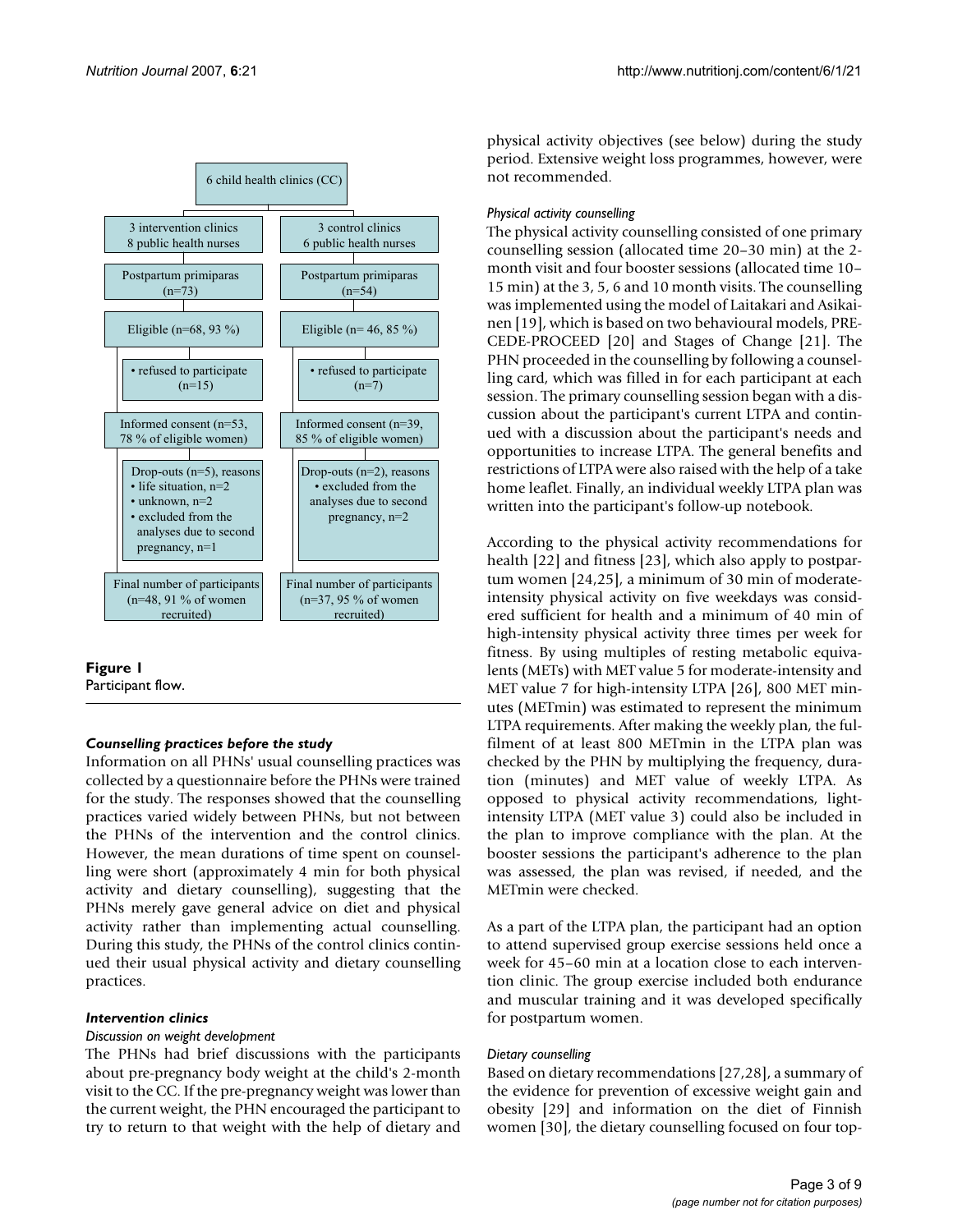ics that could help the participants to return to their prepregnancy weight. The following dietary objectives were set for each participant to achieve or to maintain: 1) to have a regular meal pattern, emphasising the importance of breakfast and ≥1 hot meal every day, 2) to eat at least 5 portions/d (400 g/d) in total of different kinds of vegetables, fruit and berries, 3) to consume mostly high-fibre bread ( $\geq$ 5 g fibre/100 g) and 4) to restrict the intake of high-sugar snacks to  $\leq 1$  portion/d (e.g. 50 g sweets, one pastry, once piece of cake, 2 biscuits, 2 dl ice cream or a glass of soft drink).

The dietary counselling consisted of one primary counselling session (allocated time 20–30 min) at the 3-month visit and three booster sessions (allocated time 10 min, in addition to the physical activity boosters) at the 5, 6 and 10 month visits. The model of Laitakari and Asikainen [19] was also applied to the dietary counselling. A counselling card was also used in the dietary counselling. At the beginning of the primary counselling session, the PHN assessed the participant's current dietary habits concerning these four topics using the baseline food frequency questionnaire. After comparing the personal habits to the recommendations, the PHN and the participant discussed the participant's need for dietary changes, as well as her opportunities for and barriers to making the changes. The participant also received two take home leaflets on healthy diet. The participant was asked to keep a weekly record of her compliance with the four objectives in her follow-up notebook. At each booster visit, the follow-up notebook was checked and the compliance was discussed.

#### *Main outcomes*

The main outcome for postpartum weight retention was the proportion of women returning to their pre-pregnancy weight (weight retention  $\leq 0$  kg) by 10 months postpartum. The dietary outcomes were changes in meal pattern (breakfast and  $\geq 1$  hot meal/d), overall intake of vegetables, fruit and berries (portions/d), use of high-fibre bread (% of bread with  $\geq$ 5 g fibre/100 g of total weekly amount of bread) and intake of high-sugar snacks (portions/d). The physical activity outcome was the change in the weekly METmin of LTPA.

# *Data collection*

Body weight was measured in light clothing and without shoes at every CC visit related to the study. The scales were calibrated to the reference scale within  $\pm$  0.5 kg at the beginning and at the end of the study. Additionally, waist circumference was measured at these visits. Data on gestational weight development was obtained from the maternity card. Pre-pregnancy weight and height were selfreported.

The baseline questionnaire including questions on background (e.g. education, smoking), dietary intake and LTPA was completed before the child's 2-month visit. The first LTPA and the dietary follow-up questionnaires were completed at the 5-month visit and the second follow-up questionnaires at the 10-month visit. These questionnaires were returned to the PHN, who checked that they were properly filled in. Information on dietary intake was obtained using a 57-item food frequency questionnaire that was a simplified version of the food frequency questionnaire used in the Health 2000 study in Finland [31]. The baseline and the follow-up dietary information were based on diet during the previous month. The questions on LTPA were modified from the International Physical Activity Questionnaire, IPAQ [32], by using the amount of breathlessness (none, some, marked) to describe light, moderate and high-intensity LTPA to the respondents. LTPA at baseline illustrated a typical week before pregnancy and at follow-up a typical week during the past three weeks. These dietary and LTPA questions have not been validated among postpartum women, however.

### *Statistical methods*

To test the baseline differences in background characteristics (Table 1), t-test was used for continuous variables and χ2-test for categorised variables. Differences in the duration of exclusive and partial breastfeeding were tested using non-parametric Mann-Whitney U test, since these variables were not normally distributed. As there were missing values in the duration of breastfeeding for 11 women, an indicator variable  $(0 = non-missing, 1 = miss$ ing) together with the continuous breastfeeding variables was used in the multivariable analyses to prevent the loss of data. These background variables were used, when necessary, as covariates in the multivariable analyses regardless the statistical significance of the baseline differences.

The unadjusted differences between the groups in the proportions of women who returned to their pre-pregnancy weight were tested by  $\chi^2$ -test. The confounder-adjusted analysis of the proportions of women returning to prepregnancy weight, and retaining a maximum of 2 or 5 kg were done by using a logistic regression model. Analysis of covariance (ANCOVA) with confounding variables as covariates was used to test the between-group differences in average weight retention and waist circumference at 10 months postpartum, also changes in the dietary outcomes from 2 to 5 and to 10 months postpartum. As the weekly METmin were not normally distributed, they were converted into logarithms. The between-group differences of the log-transformed METmin variable at 5 and 10 months postpartum were analysed using ANCOVA of repeated measures. All statistical tests were two-sided and  $p < 0.05$ was used as the level of statistical significance.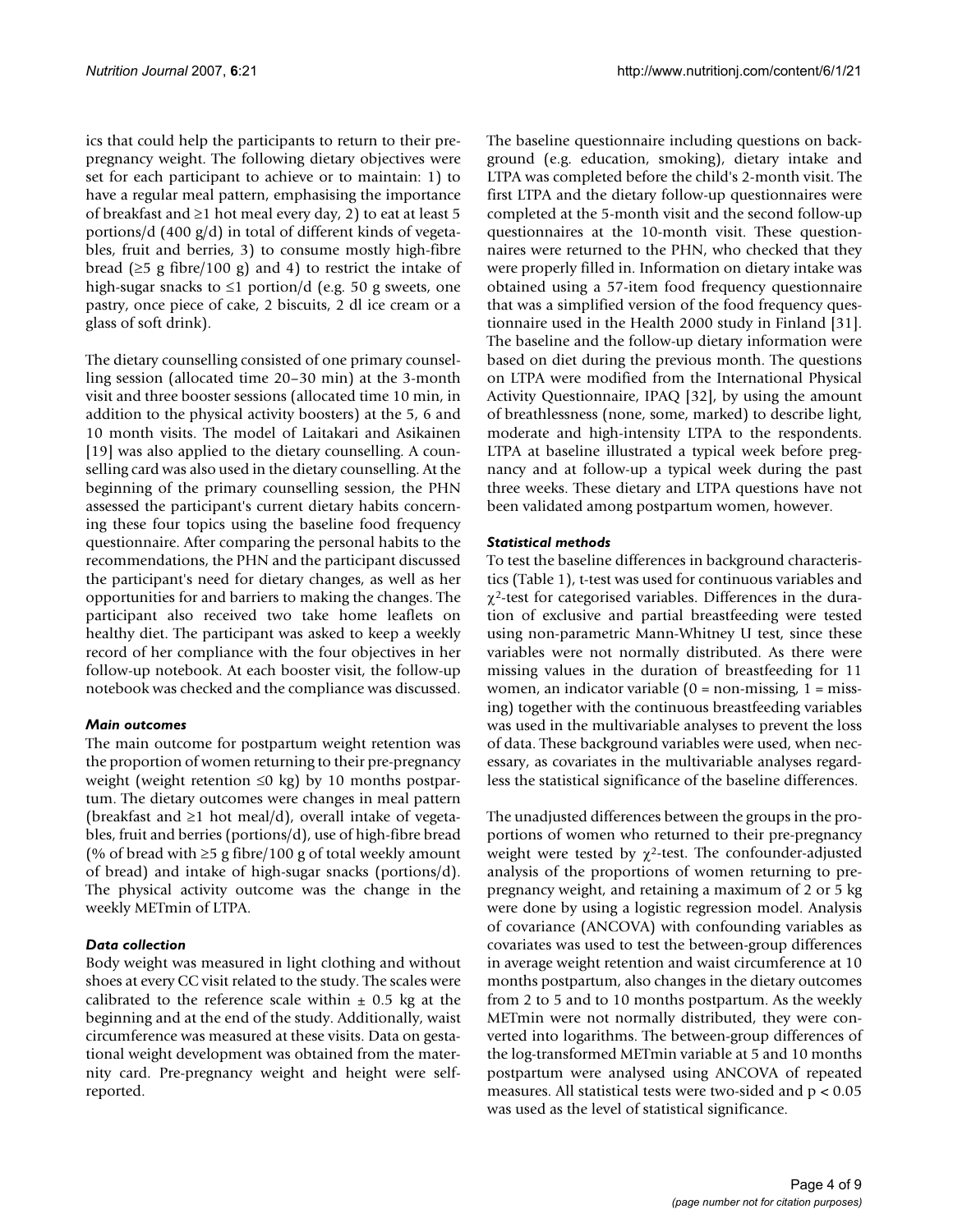|                                                                                      | Intervention group | Control group | p-value |  |  |
|--------------------------------------------------------------------------------------|--------------------|---------------|---------|--|--|
|                                                                                      | $(n = 48)$         | $(n = 37)$    |         |  |  |
| Age at 2 months postpartum $(y)$                                                     | 29.5(3.9)          | 28.3(4.4)     | 0.21    |  |  |
| Education level, n (%)                                                               |                    |               | 0.46    |  |  |
| basic or secondary education                                                         | 23(48)             | 17(46)        |         |  |  |
| polytechnic education                                                                | 8(17)              | 10(27)        |         |  |  |
| University education                                                                 | 17(35)             | 10(27)        |         |  |  |
| Smoking status <sup>1</sup> , n (%)                                                  |                    |               | 0.22    |  |  |
| Non-smoker before and after<br>pregnancy                                             | 30(68)             | 20(57)        |         |  |  |
| Smoker before pregnancy and<br>non-smoker after pregnancy                            | 5(11)              | 2(6)          |         |  |  |
| Smoker before and after<br>pregnancy                                                 | 9(21)              | 13(37)        |         |  |  |
| Pre-pregnancy BMI (kg/m <sup>2</sup> )                                               | 22.7(3.7)          | 22.1(2.3)     | 0.36    |  |  |
| Total gestational weight gain (kg)                                                   | 16.2(5.0)          | 15.3(5.0)     | 0.41    |  |  |
| Gestational weight gain, n (%)                                                       |                    |               | 0.78    |  |  |
| Below recommendations <sup>37</sup>                                                  | 9(19)              | 9(24)         |         |  |  |
| Within recommendations                                                               | 13(28)             | 11(30)        |         |  |  |
| Exceeding recommendations                                                            | 25(53)             | 17(46)        |         |  |  |
| Body weight at 2 months                                                              | $67.1$ (11.1)      | 64.7(7.8)     | 0.26    |  |  |
| postpartum (kg)                                                                      |                    |               |         |  |  |
| Weight retention at 2 months<br>postpartum compared to pre-<br>pregnancy weight (kg) | 4.3(4.0)           | 4.2(3.9)      | 0.91    |  |  |
| BMI at 2 months postpartum (kg/<br>m <sup>2</sup>                                    | 24.3(3.8)          | 23.6(2.5)     | 0.30    |  |  |
| by BMI groups, n (%)                                                                 |                    |               | 0.25    |  |  |
| $18.5 - 24.9$ kg/m <sup>2</sup>                                                      | 30(63)             | 27(73)        |         |  |  |
| 25.0-29.9 kg/m <sup>2</sup>                                                          | 15(31)             | 10(27)        |         |  |  |
| $\geq$ 30.0 kg/m <sup>2</sup>                                                        | 3(6)               | 0(0)          |         |  |  |
| Waist circumference at 2 months<br>postpartum (cm)                                   | 81.8(9.0)          | 81.1(6.7)     | 0.66    |  |  |

#### **Table 1: Background characteristics of the participants, means (SD) or numbers (%)**

1 Smokers include both daily and occasional smokers. Smoking status was assessed for the periods of 0–6 months before pregnancy and 4–10 months postpartum

#### **Results**

Figure 1 shows the flow of participants. The participants who dropped out of the study  $(n = 7)$  were younger, less educated and had higher pre-pregnancy and postpartum BMI, but lower gestational weight gain and weight retention at 2 months postpartum on average than participants who completed the study ( $n = 85$ ). No major differences were observed in smoking status or in the main dietary and physical activity outcomes between the groups. There is no follow-up information available on the drop-outs.

In the intervention group, 43 (90%) women participated in all physical activity counselling sessions and 45 (94%) women in all dietary counselling sessions. All 48 women participated in the primary physical activity and dietary counselling sessions. Five women missed one physical activity booster session, three women missed one dietary booster session and three women missed the discussion about returning to pre-pregnancy weight. On average, the women participated in 4.9 of the five physical activity counselling sessions and in 3.9 of the four dietary counselling sessions. The average participation rate in the group exercise sessions was 50.7 % (sd 28.5) of the sessions available for each woman.

The differences in the background characteristics were not statistically significant between the groups (Table 1). There were also no statistically significant differences in the duration of exclusive (medians 5.0 vs. 5.0 months, p = 0.57) or partial breastfeeding (medians 10.0 vs. 8.5 months,  $p = 0.07$ ) between the intervention and the control groups.

#### *Weight retention*

Figure 2 shows the unadjusted mean body weight changes during pregnancy and during the intervention (2 to 10 months postpartum) in the intervention and the control groups. Fifty percent of the intervention group and 30% of the control group returned to their pre-pregnancy weight by 10 months postpartum, but the difference did not reach statistical significance (Table 2). The confounderadjusted odds ratio (OR) for returning to pre-pregnancy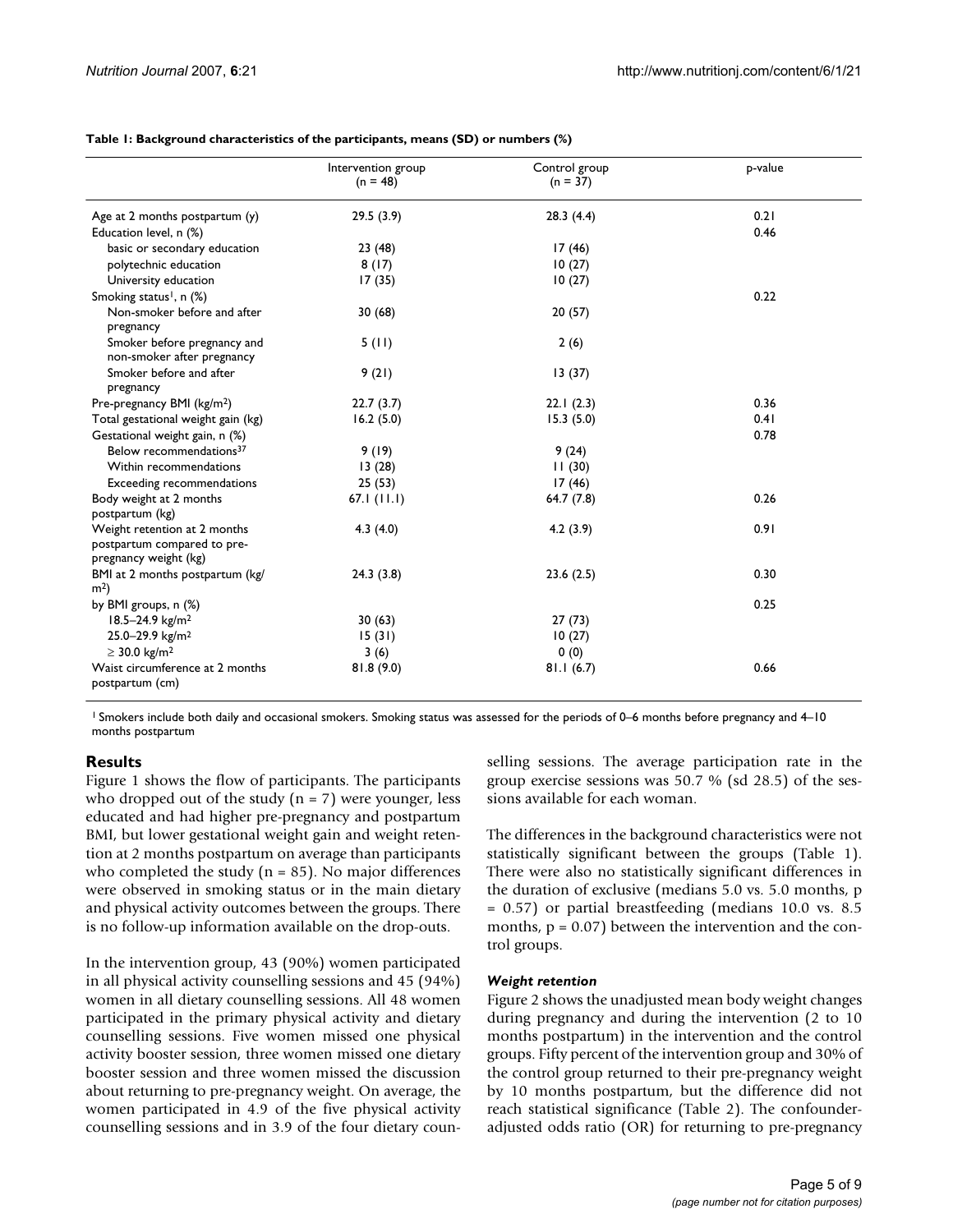

#### Figure 2

**Mean body weight changes from the beginning of pregnancy to 10 months postpartum**. Values represent unadjusted means in the intervention and the control groups. Intervention group:  $n = 46$ , except for pre-pregnancy weight (n = 45), 17<sup>th</sup> gestation week (n = 42) and 37<sup>th</sup> gestation week (n = 44). Control group:  $n = 37$ , except for 9<sup>th</sup> and 33<sup>rd</sup> gestation week ( $n = 36$ ).

weight was 3.89 (95% CI 1.16–13.04) for the intervention group compared to the control group. The results were essentially the same when adjusted for the duration of partial breastfeeding instead of the duration of exclusive breastfeeding. The ORs for retaining maximum 2 kg or 5 kg at 10 months postpartum did not differ statistically significantly between the groups. Among those women who did not return to their pre-pregnancy weight, the unadjusted average weight retention at 10 months postpartum was 5.2 kg in the intervention group ( $n = 23$ ) and 3.2 kg in the control group ( $n = 26$ ). However, of these women, the intervention group had higher weight retention than the control group (6.7 vs. 5.7 kg) already at 2 months postpartum when the intervention began. Among all women, there were no differences between the groups in the adjusted average weight retention at 10 months postpartum or in the adjusted change in waist circumference from 2 to 10 months postpartum (Table 2).

#### *Changes in diet and physical activity*

The proportion of high-fibre bread of total weekly amount of bread increased in the intervention group compared to the control group when adjusted for confounders (Table 3). The mean increase in favour of the intervention group was 16% both at the first follow-up (5 months postpartum) and the second follow-up (10 months postpartum). The intake of high-sugar snacks decreased on average by 0.6 portions/d at the first follow-up in the control group compared with the intervention group, but returned to the baseline level by the second follow-up. There were no statistically significant differences in changes in the intake of vegetables, fruit and berries between the groups. Moreover, no between-group differences were observed in the proportion of women having breakfast and at least one hot meal per day. The respective proportions of women in the intervention and the control groups fulfilling this criterion were 88% and 86% at baseline, 94% and 92% at the first follow-up and 93% and 89% at the second follow-up.

Table 2: Comparison of weight retention<sup>1</sup> and waist circumference at 10 months postpartum between the groups. The values **represent numbers (%) and odds ratio (OR) (95% confidence intervals, CI) or means (SD) and mean differences (95% CI)**

|                                                                     | Intervention group<br>$(n = 46)$ | Control group<br>$(n = 37)$ | Intervention vs. control                            | p-value            |
|---------------------------------------------------------------------|----------------------------------|-----------------------------|-----------------------------------------------------|--------------------|
| Proportion of women who<br>retained $\leq 0$ kg, n (%)              | 23(50)                           | 11(30)                      |                                                     | 0.06 <sup>2</sup>  |
|                                                                     |                                  |                             | Adjusted OR = $3.89$<br>$(1.16 - 13.04)$            | 0.028 <sup>3</sup> |
| Weight retention, mean<br>$(SD)$ $(kg)$                             | 1.8(4.3)                         | 1.0(4.4)                    | Adjusted mean difference =<br>0.8<br>$(-1.1 - 2.7)$ | 0.42 <sup>4</sup>  |
| Waist circumference at 10<br>months postpartum, mean<br>$(SD)$ (cm) | 78.1 (10.2)                      | 75.4 (6.2)                  | Adjusted mean difference =<br>1.0<br>$(0.7 - 2.7)$  | 0.24 <sup>5</sup>  |

1 compared with pre-pregnancy weight

3 logistic regression model, odds ratio for retaining ≤0 kg adjusted for age, education, pre-pregnancy BMI, gestational weight gain, weight at 2 months postpartum (baseline), duration of exclusive breastfeeding and smoking status. Intervention group: n = 43, Control group: n = 35. 4 unadjusted means for weight retention, ANCOVA: weight at 10 months postpartum as the dependent variable, mean difference adjusted for prepregnancy weight

5 unadjusted means for waist circumference, ANCOVA: waist circumference at 10 months postpartum as the dependent variable, mean difference adjusted for weight circumference at 2 months postpartum (baseline), age, education, pre-pregnancy BMI, gestational weight gain, duration of exclusive breastfeeding and smoking status. Intervention group: n = 43, Control group: n = 35.

<sup>&</sup>lt;sup>2</sup> two-sided  $χ$ <sup>2</sup>-test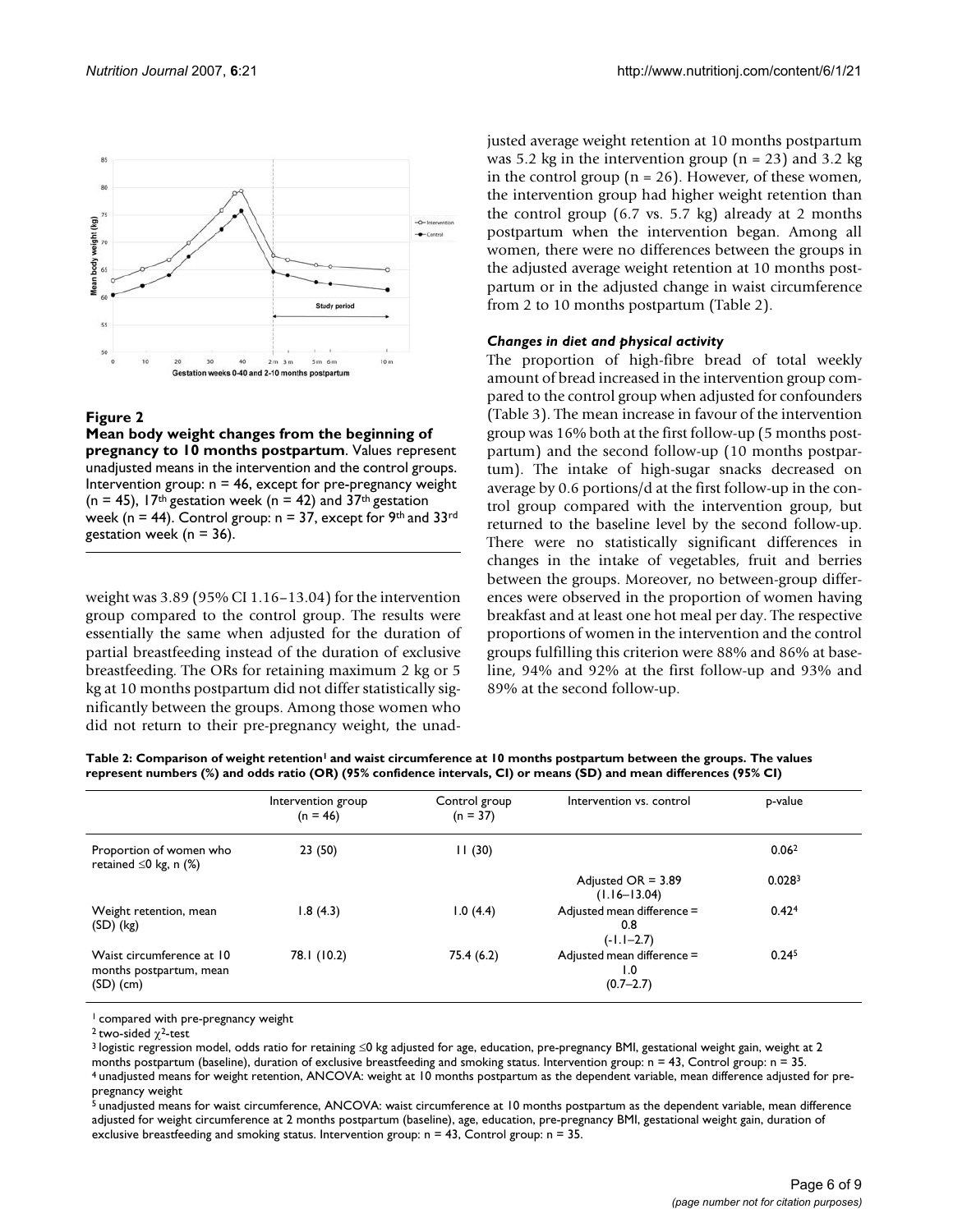|                                            | n. | 2 months<br>postpartu<br>m, mean<br>(SD) | 5 months<br>postpartu<br>m, mean<br>(SD) | Adjusted<br>mean<br>difference to<br>controls <sup>1</sup> | P <sup>1</sup> | 10 months<br>postpartu<br>m, mean<br>(SD) | Adjusted<br>mean<br>difference to<br>controls | P <sup>1</sup> |
|--------------------------------------------|----|------------------------------------------|------------------------------------------|------------------------------------------------------------|----------------|-------------------------------------------|-----------------------------------------------|----------------|
| Vegetables, fruit and berries (portions/d) |    |                                          |                                          |                                                            |                |                                           |                                               |                |
| Intervention                               | 44 | 2.4(1.3)                                 | 2.6(1.4)                                 | $+0.4$                                                     | 0.13           | 2.6(1.4)                                  | $+0.2$                                        | 0.42           |
| Control                                    | 37 | 2.7(2.0)                                 | 2.6(1.8)                                 | $(-0.1 - 0.9)$                                             |                | 2.5(2.1)                                  | $(-0.3 - 0.8)$                                |                |
| High-fibre bread (% of total bread)        |    |                                          |                                          |                                                            |                |                                           |                                               |                |
| Intervention                               | 44 | 49 (29)                                  | 60(29)                                   | $+16.0$                                                    | 0.008          | 65(27)                                    | $+$ 16.1                                      | 0.008          |
| Control                                    | 37 | 49 (30)                                  | 45 (33)                                  | $(4.2 - 27.7)$                                             |                | 52(31)                                    | $(4.3 - 27.9)$                                |                |
| High-sugar snacks (portions/d)             |    |                                          |                                          |                                                            |                |                                           |                                               |                |
| Intervention                               | 44 | 1.9(1.2)                                 | 2.2(1.3)                                 | $+0.6$                                                     | 0.028          | 2.1(1.2)                                  | 0.0                                           | 0.93           |
| Control                                    | 37 | 2.0(1.2)                                 | 1.5(0.9)                                 | $(0.1 - 1.1)$                                              |                | 2.1(1.4)                                  | $(-0.6 - 0.6)$                                |                |

**Table 3: Diet at baseline (2 months) and at follow-up (5 and 10 months). The values represent means (SD) and adjusted group differences (95% confidence intervals, CI) at follow-up.**

1 ANCOVA: mean group differences, adjusted for baseline intake of the outcome variable, age, education, smoking status, gestational weight gain and BMI at 2 months postpartum. Intervention group:  $n = 42$ , Control group:  $n = 35$ 

The unadjusted mean weekly METmin during leisure time were 2 328 (SD 1 308) in the intervention group and 2 061 (SD 975) in the control group before pregnancy (the baseline). At 10 months postpartum the values were 1 906 (SD 970) and 2 051 (SD 1 249) respectively. There were no statistically significant differences between the groups in changes in the weekly METmin from baseline to 5 or 10 months postpartum when adjusted for baseline weekly METmin, age, education, gestational weight gain and BMI at 2 months postpartum.

#### **Discussion**

This study aimed at reducing postpartum weight retention in primiparas by counselling them on diet and physical activity during five of the child's routine visits to a CC. We observed that a higher proportion of the women in the intervention group than in the control group returned to their pre-pregnancy weight by 10 months postpartum, when adjusted for confounders. However, among those women who did not return to their pre-pregnancy weight, the intervention group retained more weight than the control group on average. Therefore, the average weight retention was not lower in the intervention group than in the control group.

The changes in dietary habits were modest, since only the mean proportion of high-fibre bread of total weekly amount of bread increased by 15–16 %-unit in the intervention group compared to controls from baseline to 5 and 10 months postpartum. This change corresponds e.g. to replacing one slice of low-fibre bread by one slice of high-fibre bread for every sixth slice consumed. No between-group differences were found in the intake of vegetables, fruit and berries or high-sugar snacks in favour of the intervention group. As the proportion of women having breakfast and a hot meal every day was already high at baseline, there was little potential to promote these habits by counselling. The counselling did not have an effect on the total amount of LTPA, possibly at least partly due to the fairly high level of LTPA at baseline (before pregnancy) or difficulties in arranging more time for LTPA in the new life situation.

The results of this study mostly concur with the two earlier interventions aimed at reducing postpartum weight retention [12,13]. In both of these studies, the intervention group lost more weight and/or returned to their pre-pregnancy weight more often than the control group, but no between-group differences were observed in changes in energy intake or expenditure. The methods of these studies differed from our methods to some extent. In the study by Leermakers et al. [12], women ( $n = 90$ ) with at least 6.8 kg weight retention were randomised at 3–12 months postpartum either to a no-treatment control group or to a six-month behavioural weight loss intervention delivered via correspondence. In the study by O'Toole et al. [13], the participants  $(n = 40)$  were overweight women, who gained at least 15 kg during pregnancy and had at least 5 kg of postpartum weight retention at the time of recruitment (6 weeks to 6 months postpartum). They were randomized to a structured or a self-directed intervention continuing up to 1 year postpartum. These studies also had smaller sample sizes and much higher drop-out rates (31% and 41% respectively) than in our study. The dropout rate was very low (8%) in our study, which improves the internal validity of the results. The external validity was improved by a high participation rate (81%) in a highly representative sample.

However, this study primarily piloted the study protocol for a larger study, which contributes to some limitations of this study. Firstly, the CCs were not randomized, which may have increased the baseline differences between the groups. The intervention group had slightly higher mean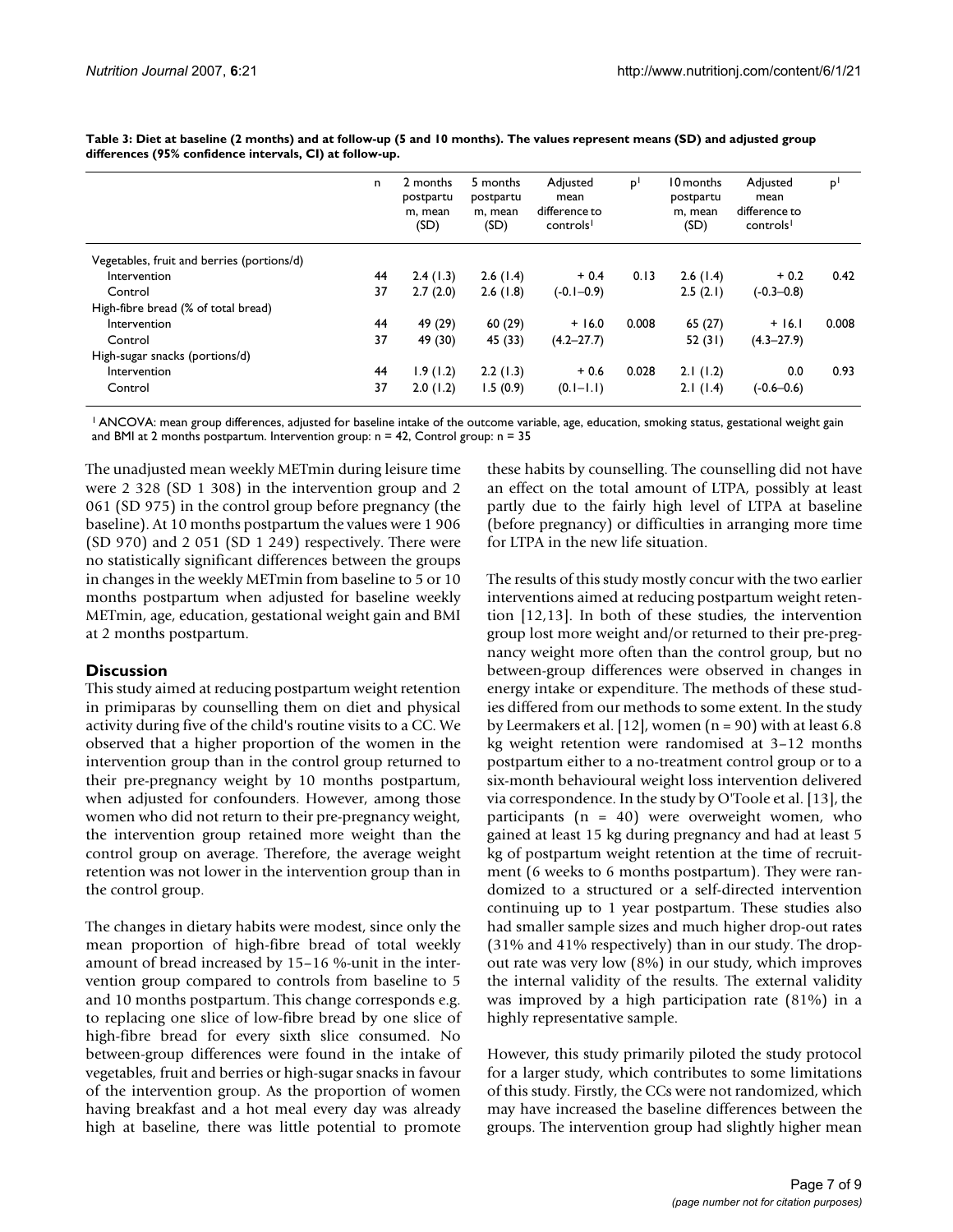gestational weight gain and BMI, which are risk factors for high postpartum weight retention [4-6]. Although these variables were included in the analyses as confounders, these baseline differences, although not statistically significant, may have affected the efficacy of the intervention. The small sample size was another major limitation in this study and therefore the opportunities to observe statistically significant effects of the intervention were limited. As the number of CCs was also small, the multilevel analysis could not be used in order to take the clinic-level variation into account. Any future study should be a cluster-randomized controlled trial with a larger number of clusters and participants.

It is not clear why a higher proportion in the intervention group than in the control group returned to their pre-pregnancy weight as the effects of the intervention on dietary and LTPA habits were so minor. This discrepancy could be related to difficulties in assessing one's diet and LTPA accurately or to the limitations of our questionnaires not validated among postpartum women. The LTPA questionnaire may not have been sensitive enough in measuring changes, particularly in everyday light-intensity LTPA, which contributes significantly to the total energy expenditure. In addition, the intervention group may have decreased their total energy intake as a result of the dietary counselling, but it could not be measured by the semiquantitative food frequency questionnaire. On the other hand, neither Leermakers et al. [12] nor O'Toole et al. [13] observed between-group differences in changes in energy intake or expenditure in their studies, although the intervention had an effect on weight retention. Concerning the validity of the weight retention outcome, body weight was measured at each visit but pre-pregnancy weight was selfreported. As overweight women usually underreport their body weight more often than thinner women [33] and there were more overweight women in the intervention group than in the control group before pregnancy, it is possible that the intervention group could have had lower average weight retention than was reported. Removing the overweight women from the analyses did not change the results essentially, however.

To our knowledge, this was the first study conducted in a primary healthy care setting aiming to reduce postpartum weight retention by dietary and physical activity counselling. The PHNs implemented the five counselling sessions on the child's routine visits to the CC and therefore the participation rate at the counselling sessions was very high. The counselling focused on promoting healthy dietary and physical activity habits. Individual recommendations for energy intake and expenditure, and thereby for energy deficit (as kJ or kcal), were not applied, because it would have been too complicated, especially as the time allocated for the counselling was short. It is possible that the women would have needed even more counselling or support to improve their dietary or physical activity habits. The time span between the last two booster sessions (4 months) may have been too long to motivate the women to adhere to the dietary and LTPA plans without support from their PHN. On the other hand, increasing the number of counselling sessions may not be feasible, since the time resources of the PHNs are limited and the main focus on the visits is on the infant's health and growth. It is possible that the presence of infants interfered with the counselling.

The need for postpartum counselling and support for healthy diet and weight management has been emphasised in several papers [34-36]. In particular, women with high pre-pregnancy BMI or high postpartum weight retention could benefit from it. Another option is that the intervention would begin in early pregnancy in order to prevent excessive gestational weight gain (the primary risk factor for high postpartum weight retention) and continue during the postpartum period.

### **Conclusion**

Integrating individual dietary and physical activity counselling for mothers into the routine visits to CCs increased the proportion of postpartum primiparas returning to their pre-pregnancy weight, although it did not have an effect on the average weight retention. Larger randomized controlled trials are needed to show whether counselling can improve dietary and physical activity habits in postpartum women and also to confirm the results concerning the effect of counselling on reducing postpartum weight retention.

# **Competing interests**

The author(s) declare that they have no competing interests.

#### **Authors' contributions**

TIK: study design, intervention protocols (especially dietary counselling), acquisition of data, analysis and interpretation of data, and preparation of manuscript.

MP: study design, intervention protocols, statistical methodology, analysis and interpretation of data, and preparation of manuscript.

MA: study design, intervention protocols (especially physical activity counselling), acquisition of data, interpretation of data, and preparation of manuscript.

MF: study design, intervention protocols, interpretation of data and preparation of manuscript.